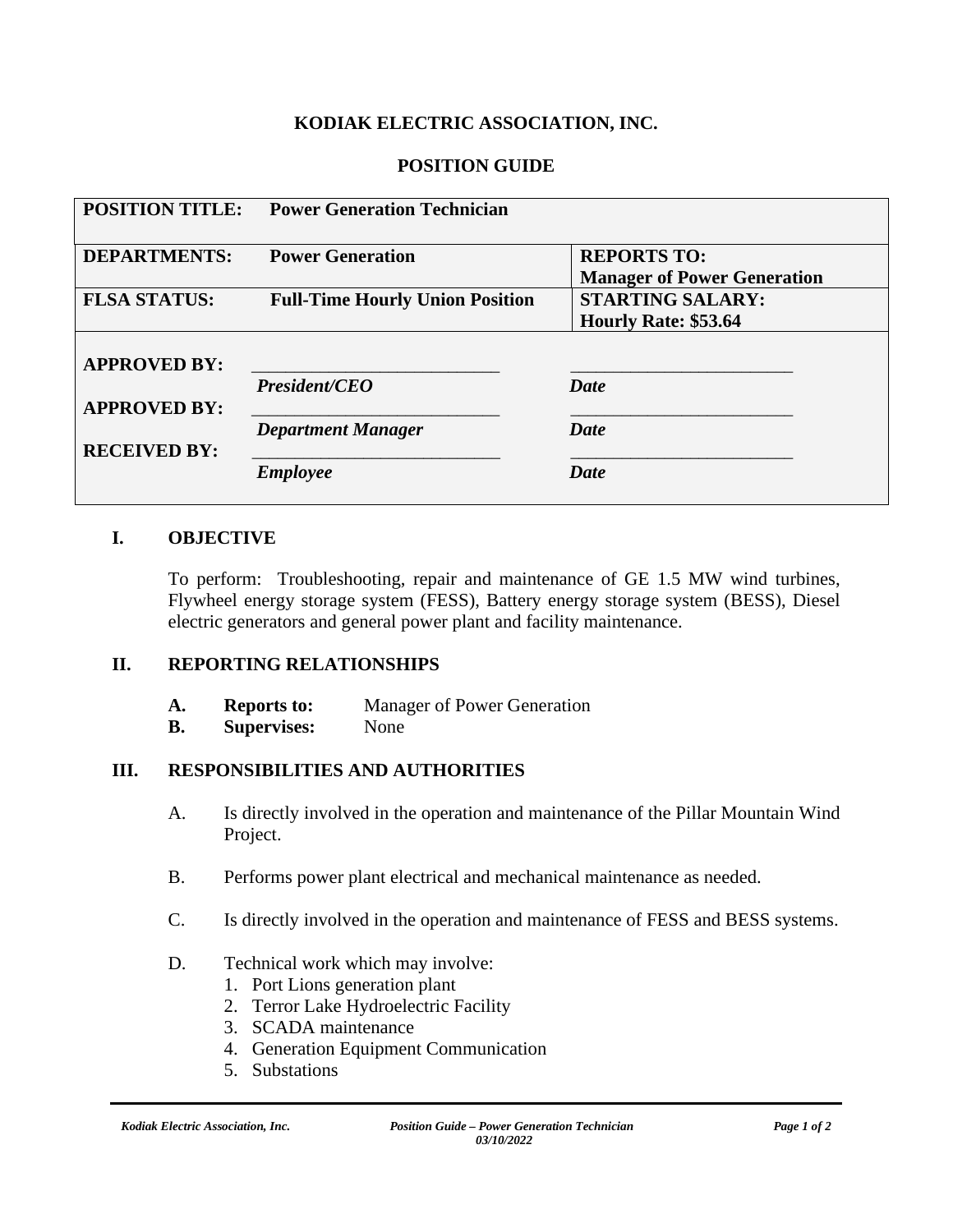- E. Will provide vacation relief and other appropriate relief and support to power system dispatchers.
- F. Must attend and participate in safety meetings, safety training, and job briefings.
- G. Such other duties as may be assigned by the Manager of Power Generation.
- H. The above items are not intended to be all-inclusive of the essential functions or requirements of this type of work as they may be subject to change based on the operating necessity of the Association.

## **IV. RELATIONSHIPS**

All employees are required to comply with all provisions outlined in the KEA Policy Manual and the KEA/IBEW Labor Agreement.

### **A. Internal**

- 1. Reports to the Manager of Power Generation, or in his absence, the Chief Mechanic.
- 2. Cooperates with the power system dispatchers, power plant mechanics, electricians, and Terror Lake operators in accomplishing a job efficiently and safely.
- 3. Responsible for contact and cooperation with the Manager of Operations and all line crew personnel in accomplishing a job efficiently and safely.

## **B. External**

- 1. Assists in providing reliable electric service and securing and maintaining good member relations.
- 2. Advises and assists in promoting good relationships and developing increased understanding and acceptance of the cooperative by the public.

*Disclaimer Statement:* This position guide has been written to reflect management's assignment of essential functions, and does not constitute a written or implied contract of employment. It does not prescribe or restrict the tasks that may be assigned. KEA reserves the right to revise or change job duties and responsibilities. All requirements are subject to possible modification to reasonably accommodate individuals with a disability. *Note: The Position Specification document is a separate document from this Position Guide, but has been attached to this document for ease in reading.*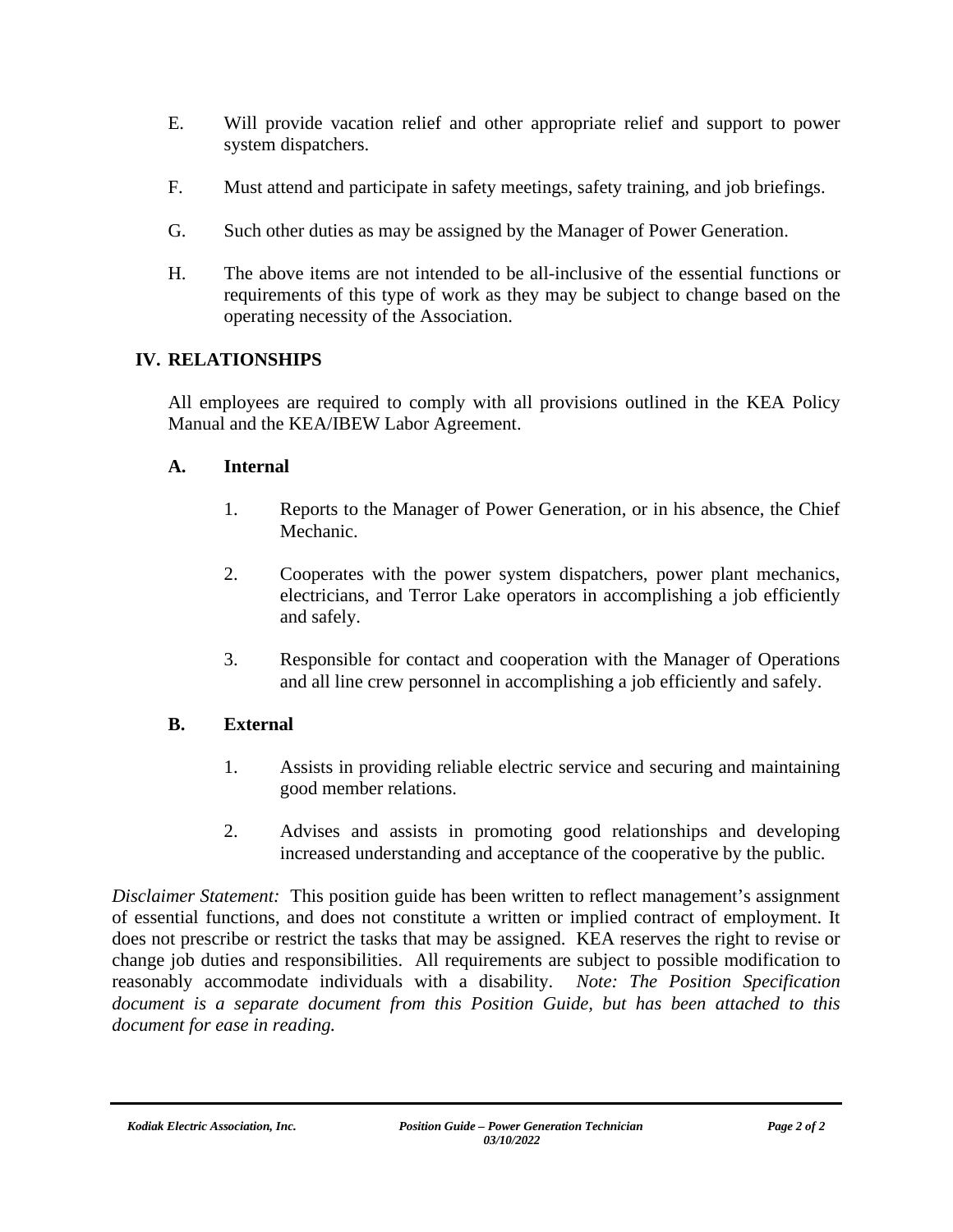## **KODIAK ELECTRIC ASSOCIATION, INC.**

### **POSITION SPECIFICATIONS**

### **POSITION TITLE: POWER GENERATION TECHNICIAN**

### **I. EDUCATION/EXPERIENCE**

- A. Appropriate vocational degree, Electrical Certificate of Fitness, or certified OEM Trained is required.
- B. Experience in Power Plant Maintenance is desired.
- C. Must have a valid Alaska Driver's License and be insurable under KEA's present insurance rate structure. An annual consent for a release of driving record is required.
- D. Must have current First Aid and CPR card and confined space training within 90 days after employment.

#### **II. SKILLS, ABILITIES AND KNOWLEDGE**

- A. Must have knowledge of electrical maintenance and operation of diesel engines, hydroelectric turbines, and generators. Must be familiar with the maintenance and operation of Electric Generating Power Stations. Must have full knowledge of lockout/tagout procedures, dispatch switching order procedures, log maintenance programs, air systems, water systems, fuel and oil systems, hydraulics systems and tools.
- B. Must have mathematical development sufficient to be able to use practical applications of fractions, percentages, ratios, proportions, or other math skills normally required in mechanical and electrical work.
- C. Must have developed language skills to be able to: speak, write, hear, and understand the English language; read newspapers, periodicals, journals, and manuals; courteously, consistently, and accurately communicate with customers, fellow employees, and supervisors; and complete time cards, reports, data tickets, logs, or similar paperwork following prescribed formats as explained by supervisor. English is the business language of the cooperative. Second languages are regarded as excellent and desirable skills.
- D. Must have basic computer operational skills and experience, and the ability to adapt to SCADA computer control systems.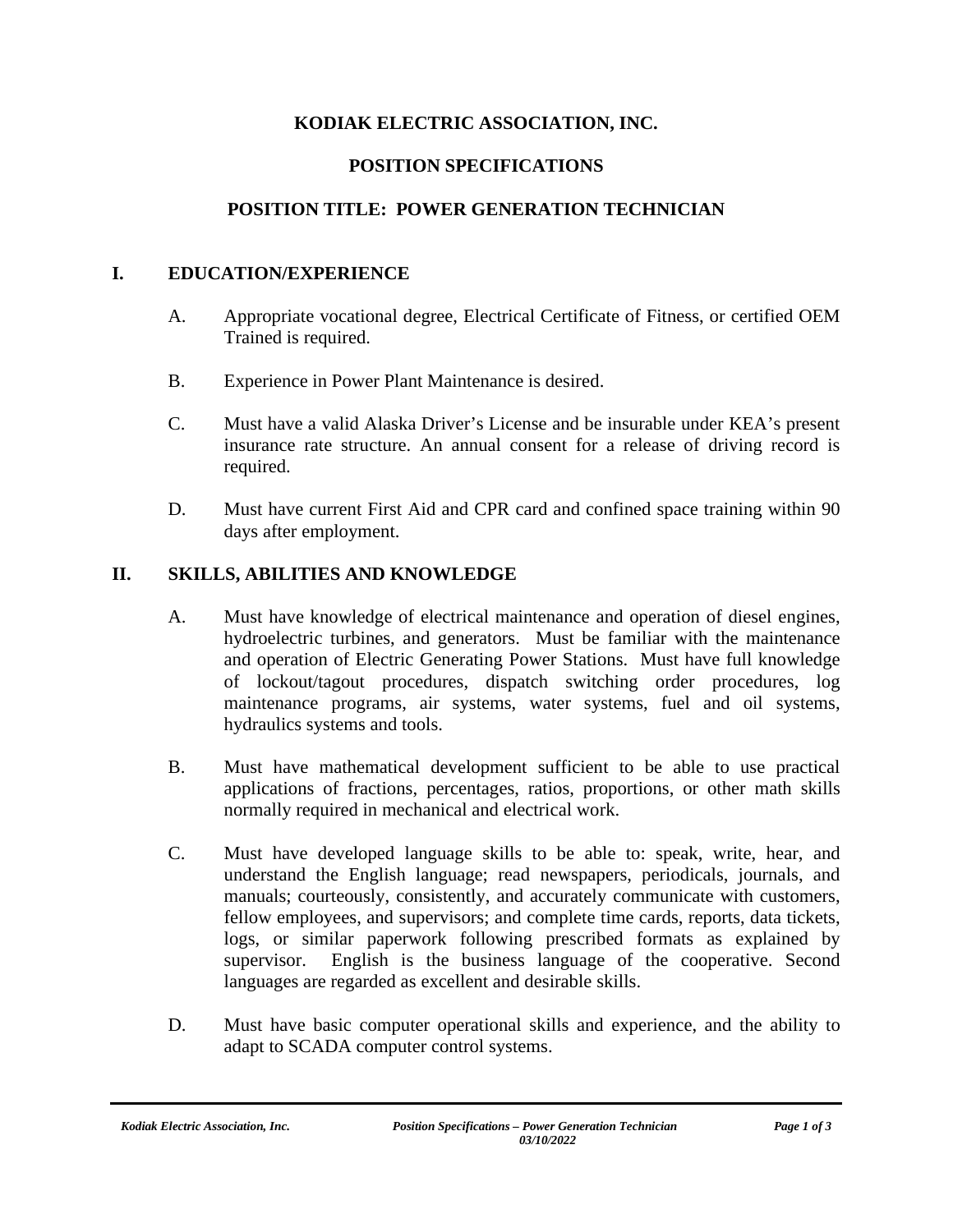E. Must have the ability to work independently and with limited supervision.

# **III. OPERATING GUIDELINES**

Demonstrates high-level skill in the performance of his/her trade or profession. Understands how the business works and stays current with the changes occurring in both the industry and the personal job. Visibly demonstrates commitment to continual improvement in processes and selfdevelopment. Demonstrates an ability to look at the "big picture" for processes rather than an individual task. Understands the costs to do business and views self as a resource in controlling business costs by working efficiently and using cost effective materials and equipment. Understands that value and safety are important aspects of the business. Is a team player working to make the cooperative responsive, proactive, and of value to the community.

## **IV. WORKING CONDITIONS**

- A. Physical Effort and Dexterity
	- 1. Must have full use of hands; position requires sitting, standing, walking, climbing stairs, climbing ladders, balancing, stooping, kneeling, crouching, crawling, reaching, handling, fingering, feeling, hearing, seeing, talking, and understanding.
	- 2. In particular, must be capable of, and confident in, climbing vertical steel ladders to a height in excess of 265 feet when accessing wind turbine generating compartments, working outside the nacelle and entering the hub, and must complete wind turbine climbing and rescue training within 90 days after employment. Must be comfortable working in confined spaces such as the nacelle unit of a wind turbine.
	- 3. Must have the physical ability to lift, carry, and work with heavy tools and parts, and be able to access and work in vaults and basements and on scaffolding. Must be able to lift 100 pounds maximum with frequent lifting and/or carrying of objects weighing up to 50 pounds; requires exerting 50 to 100 pounds of force frequently and/or 10 to 20 pounds of force constantly to move objects. Walking and carrying of equipment and materials is required; repairs are sometimes made in the field. Must be physically able to climb and descend several flights of stairs several times per shift, and be able to maneuver around very heavy operating equipment without effort.
	- 4. Must be able to take high levels of stress at times, and work on shift type work for twelve (12) hour periods, seven (7) days per shift at times (dispatch schedule). Must be prompt for work when scheduled.